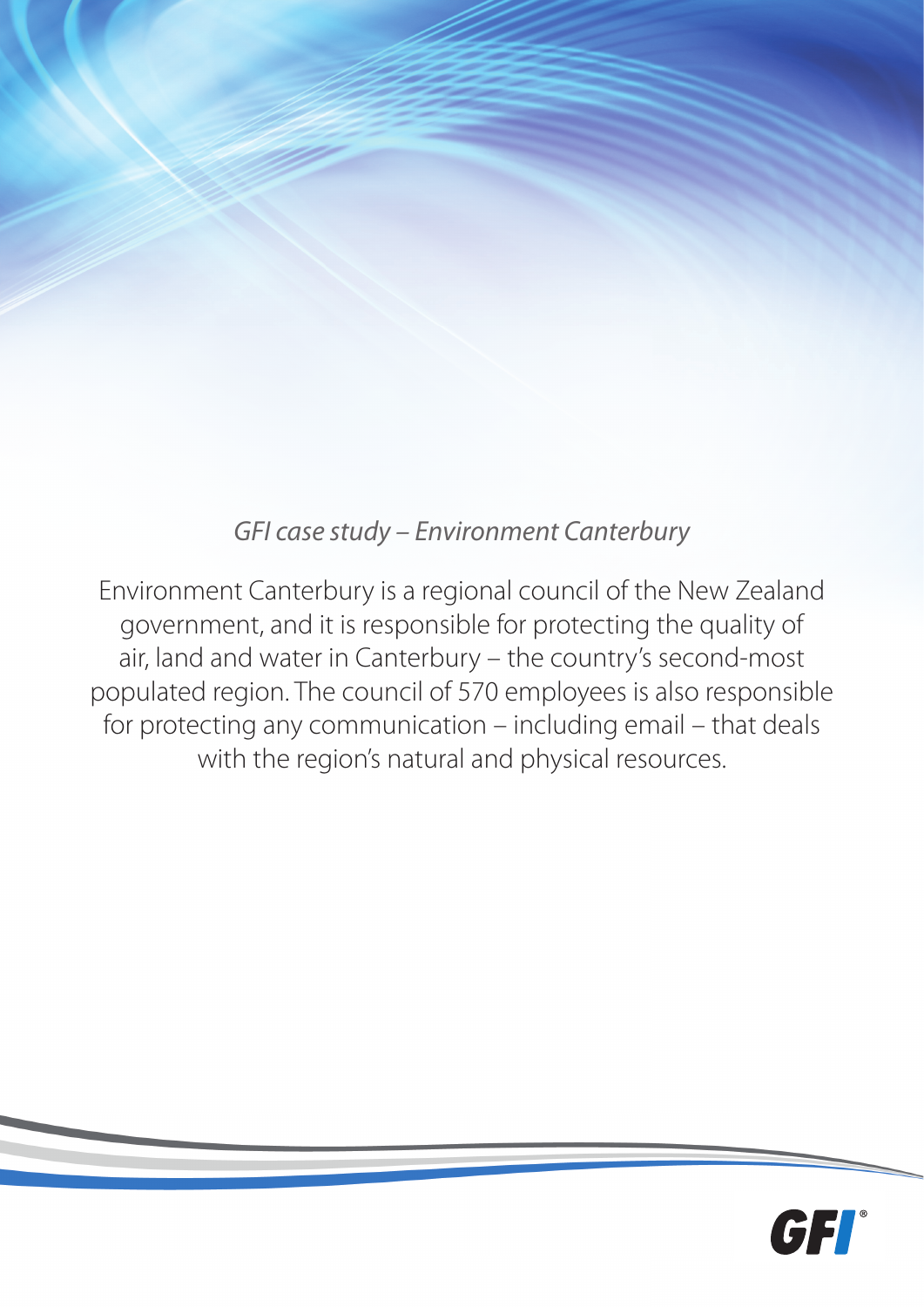*Details* Location: Christchurch, New Zealand Industry: Government No. of employees: 570 Product in use: GFI MailArchiver® GFI FaxMaker®

## *Quick Read*

Environment Canterbury is a regional council responsible for protecting the quality of air, land and water in Canterbury, New Zealand. Canterbury features the highest mountain in the country, major lakes and rivers, and fruitful farmland. It is also home to more than 565,000 people, making it the country's second-most populated region. Formed in 1989 from 33 government bodies with regional and resource management roles, Environment Canterbury today has 570 employees. Obliged to comply with the Public Records Act 2005, the council requires the ability to quickly and easily retrieve any communication (including email) that deals with decisions affecting the region's natural and physical resources. Environment Canterbury successfully implemented GFI MailArchiver and GFI FaxMaker – easy-to-use and cost-effective network solutions that enhance workforce productivity and management operations, and help meet compliance.

## *Challenges*

Compliance is a priority across a number of industries. New Zealand's Public Records Act 2005 forced Environment Canterbury to meet stringent regulations for a wealth of material. According to the [government's website,](http://www.legislation.govt.nz/act/public/2005/0040/latest/DLM345536.html) the purposes for the legislation included:

- » "Ensuring that full and accurate records of the affairs of central and local government are created and maintained
- » Providing for the preservation of, and public access to, records of long-term value
- » To provide an appropriate framework within which public offices and local authorities create and maintain public records and local authority records
- » To support the safekeeping of private records"

For those reasons, Environment Canterbury Team Leader ITC Operations Alan Warne said there has been – and continues to be – one objective for his staff: meet compliance.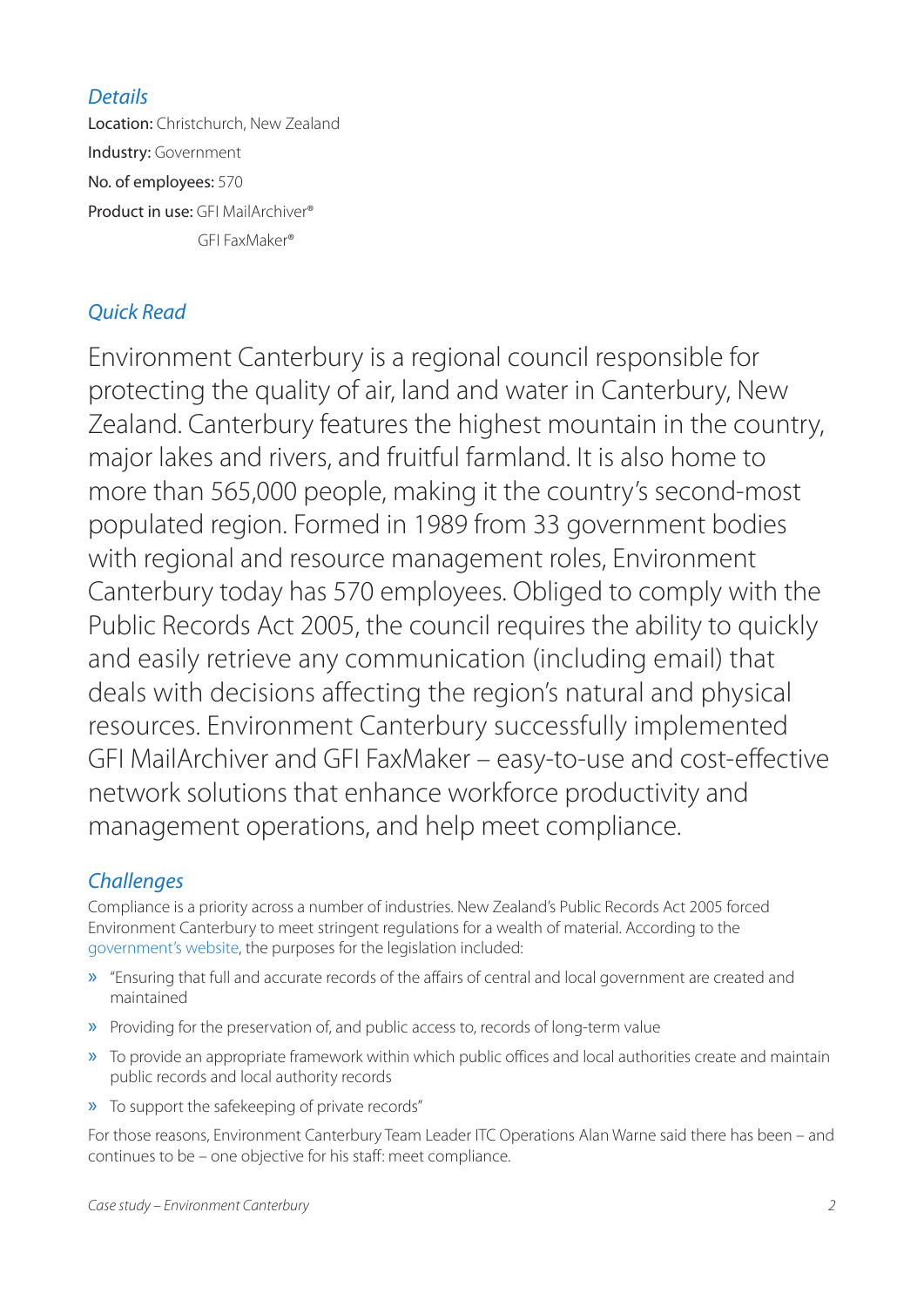"We need an email archival system which is independent of the mail server and captures all emails," said Warne, noting Environment Canterbury has used GFI products since May 2005.

## *Implementation*

In 2013, Environment Canterbury migrated from old physical servers to a virtual environment including Windows® Server 2012, Microsoft® SQL Server 2012 and GFI MailArchiver 2012. The IT staff was forced to act when the old physical servers could not handle any more disk drives. Compounding the issue was the cost to install bigger drives: It was too expensive for the organization to afford.

"The entire migration went well, and GFI Support was quick to respond to our questions as we went through," Warne said.

"The migration took several weeks as we were moving and restoring two terabytes of database files, mounting them and indexing them," he added. "Once we got all the historic archive stores across, we stopped both environments, moved across the live store and configured the Exchange journal. It was a success!"

Since that time, emails have been archived in the new environment, and the old physical server has been decommissioned. Additionally, all components of the solution have been upgraded through several major releases of the operating system, SQL Server and GFI MailArchiver.

"There were no problems with compatibility of any component," Warne said.

A solution that complements GFI MailArchiver nicely is GFI FaxMaker, which Environment Canterbury uses at times. GFI FaxMaker is a network fax server solution with email-to-fax and fax-to-email functionality. Warne said his team is considering migrating to the cloud-based model, GFI FaxMaker Online. Given the size of the organization, it would eliminate the need to handle software upgrades.

### *Benefits*

Warne said GFI MailArchiver enables Environment Canterbury to easily comply with the Public Records Act 2005 regulations for email "without staff needing to do anything." He said the software is essential for quickly and easily accessing the email archive during legal proceedings, and ensuring all emails stay tamper-free to meet the Local Government Official Information and Meetings Act [\(LGOIMA](http://www.legislation.govt.nz/act/public/1987/0174/latest/DLM122283.html)) 1987.

In addition to enhanced management capability and easier ability to achieve compliance, Warne said compatibility with other systems and hardware is equally essential.

"The regular releases, which support modern Microsoft operating systems, Exchange and databases, make implementing the software very easy," Warne said.

The bulk of the benefits that GFI MailArchiver provides, Warne added, are "behind the scenes." He pointed to better business continuity in Environment Canterbury's virtual environment; simplified internal support of running with modern components; and the freedom to upgrade infrastructure (OS, SQL and Exchange).

"Since migrating, we have been able to confidently upgrade GFI MailArchiver several times," he said, adding that Environment Canterbury is currently running GFI MailArchiver 2013 R2.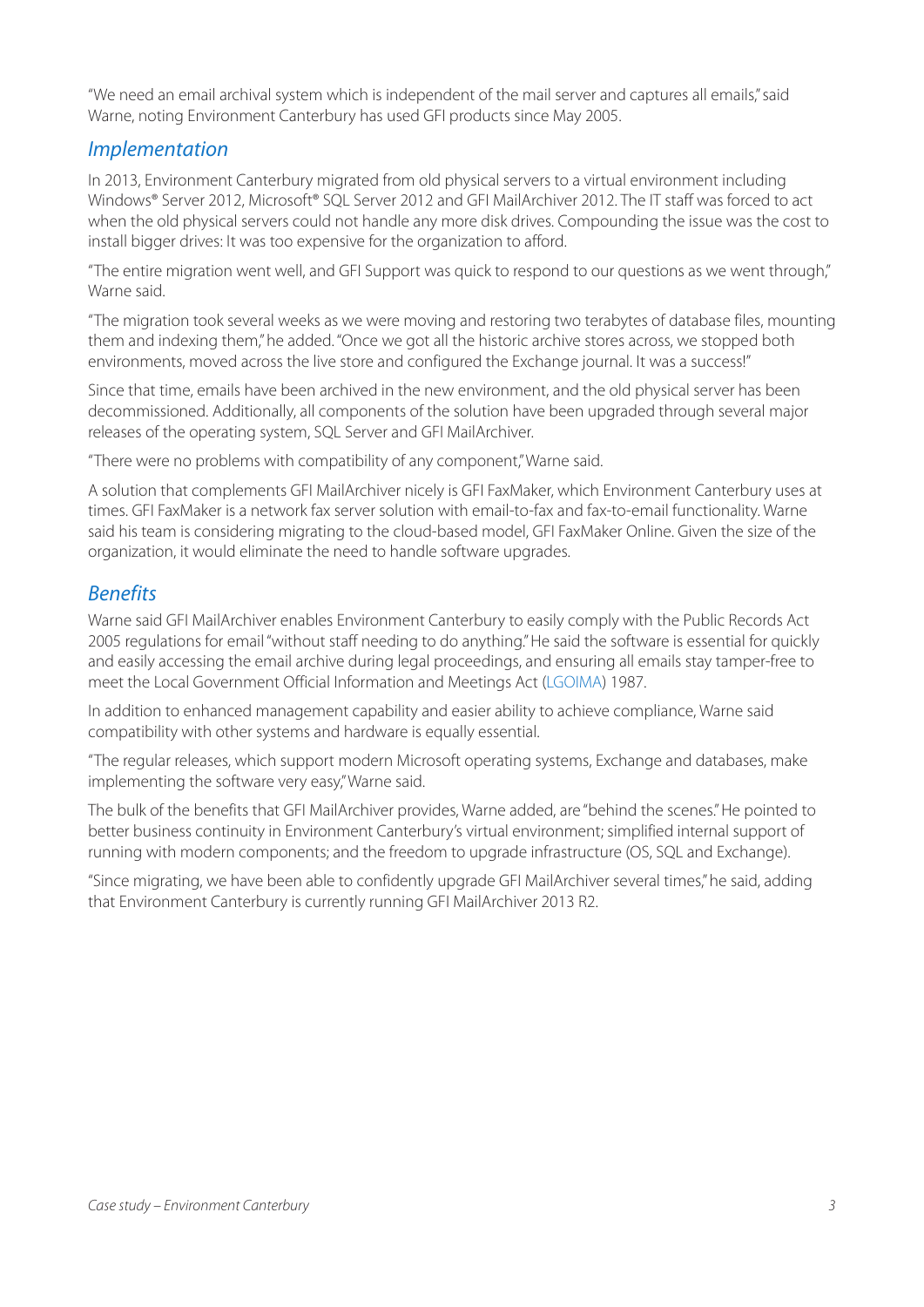## *Target reached*

Environment Canterbury's mission was to address a compliance issue caused by a restriction on a physical server. Mission accomplished.

"Because GFI MailArchiver is supported on virtual servers, we mitigated a major risk," Warne said.

## *Links*

Visit our product discovery pages for more information about [GFI MailArchiver](http://www.gfi.com/products-and-solutions/email-and-messaging-solutions/gfi-mailarchiver) and [GFI FaxMaker](http://www.gfi.com/products-and-solutions/email-and-messaging-solutions/gfi-faxmaker-online).

Start your free 30-day trial of the products. Download [GFI MailArchiver](http://www.gfi.com/products-and-solutions/email-and-messaging-solutions/gfi-mailarchiver/download) and [GFI FaxMaker.](http://www.gfi.com/products-and-solutions/email-and-messaging-solutions/gfi-faxmaker/download)

Disclaimer: All product and company names herein may be trademarks of their respective owners. To the best of our knowledge, all details were correct at the time of publishing; this information is subject to change without notice.

### [www.gfi.com](http://www.gfi.com)

March 2014